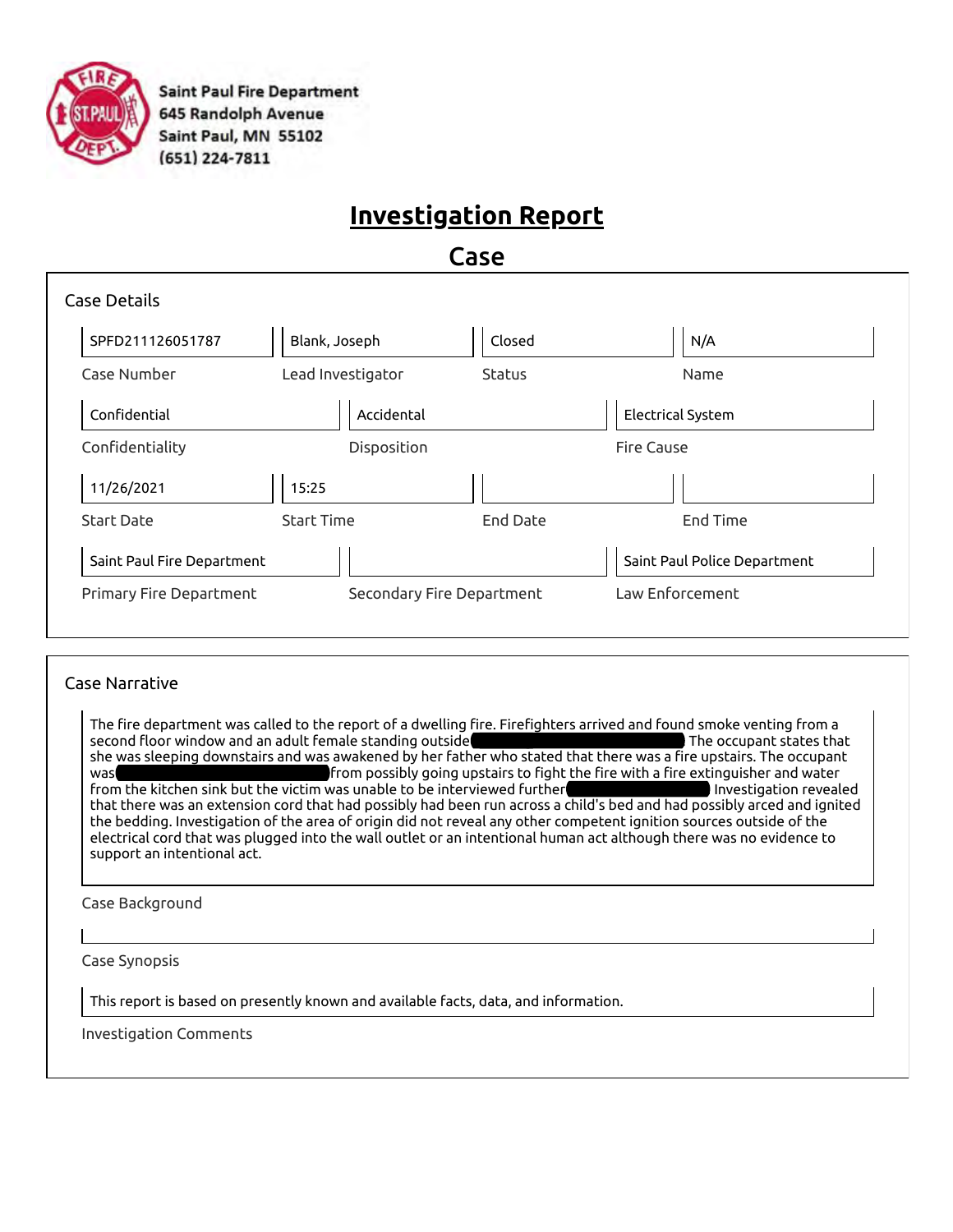|                                   |                                                          | <b>Fire</b>                                |                                |
|-----------------------------------|----------------------------------------------------------|--------------------------------------------|--------------------------------|
| Ignition Sequence                 |                                                          |                                            |                                |
| Electrical System                 | Bedroom - < 5 persons;<br>included are jail or<br>prison |                                            |                                |
| <b>Fire Cause</b>                 | Area of Origin                                           | <b>Equipment Power Source</b>              | <b>Equipment Portability</b>   |
| Area of Origin Comments           |                                                          |                                            |                                |
| Electrical arcing                 |                                                          | Fabric, fiber, cotton, blends, rayon, wool |                                |
| <b>Heat Source</b>                |                                                          | Material Ignited                           |                                |
| Cord, plug, other                 |                                                          |                                            |                                |
| Equipment Involved In<br>Ignition | Equipment Make                                           | Equipment Model                            | <b>Equipment Serial Number</b> |
|                                   |                                                          |                                            |                                |
| Fire and Smoke Spread Information |                                                          |                                            |                                |
|                                   |                                                          | $\mathbf{1}$                               |                                |

| Confined to building of origin |                     |  |
|--------------------------------|---------------------|--|
| Fire Spread Material           | Fire Spread Avenue  |  |
|                                |                     |  |
| Smoke Spread Material          | Smoke Spread Avenue |  |
|                                |                     |  |

|                          |                       | 15               | South                                |
|--------------------------|-----------------------|------------------|--------------------------------------|
| Visibility               | Relative Humidity (%) | Wind Speed (Mph) | <b>Wind Direction</b>                |
| 33.0                     | 0                     | <b>No</b>        |                                      |
| Temperature (Fahrenheit) | Precipitation         | Lightning        | Information Obtained<br>From Weather |
| Mostly cloudy            |                       |                  |                                      |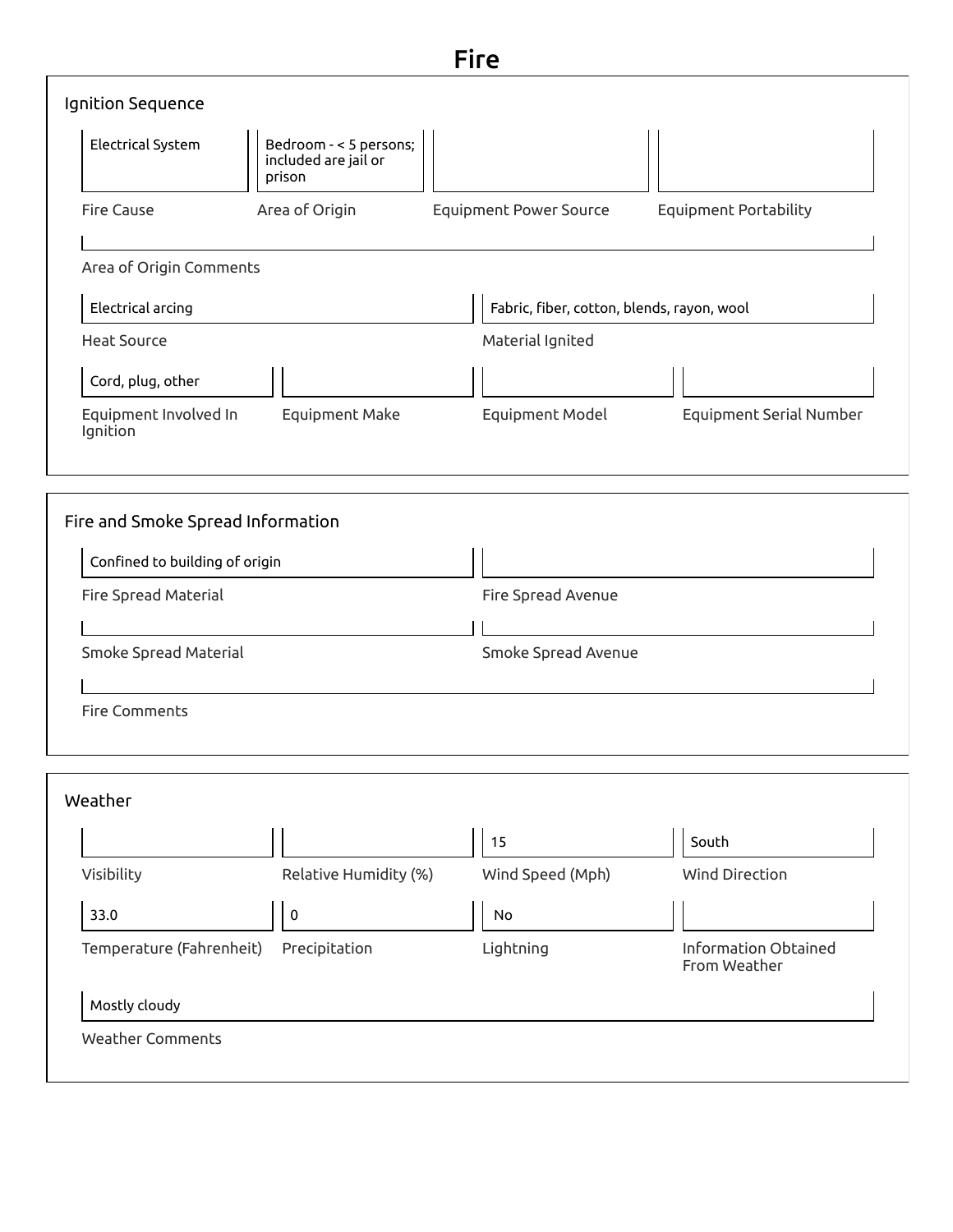# Property Details (1 of 1)

| Property             |                    |                      |             |
|----------------------|--------------------|----------------------|-------------|
| N/A                  |                    |                      |             |
| Name                 |                    |                      |             |
| 657 Canton Street    |                    |                      |             |
| Address              |                    | Apt/Suite/Room       |             |
| Saint Paul           | Ramsey County      | Minnesota            | 55102       |
| City                 | County             | State                | Postal Code |
| \$65,600.00          | \$5,000.00         | \$10,000.00          |             |
| Pre Fire Value       | Content Loss Value | Structure Loss Value |             |
| Property Description |                    |                      |             |
| Area                 |                    |                      |             |
| Structure            | Urban              |                      |             |
| Area Type            | Area Description   | Area Quality         |             |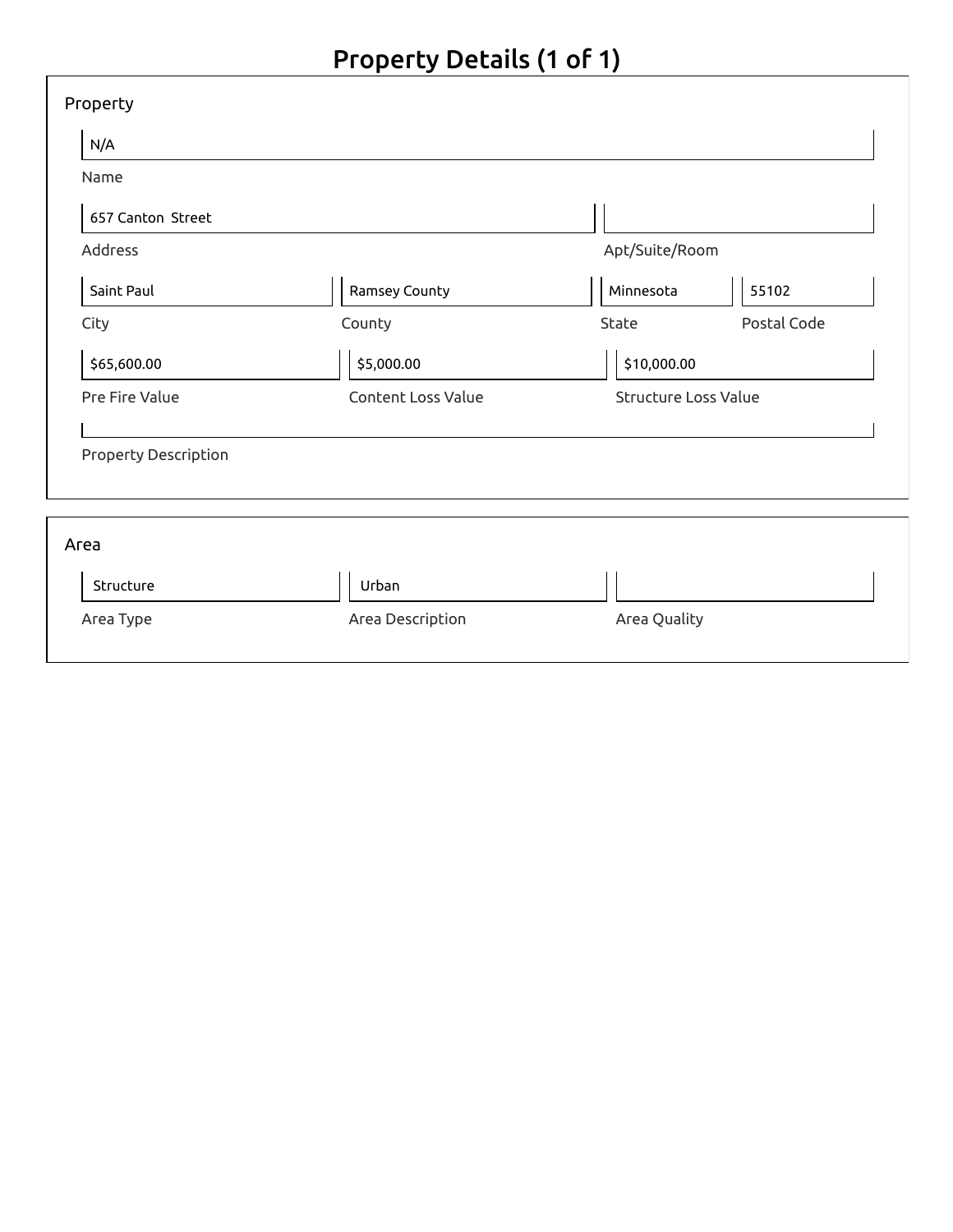|                      |                                                                                                                                                                                                                                                                                                                                                                                                                                                                                                                                                                                                                                                                                                                                                                                                                                        | Occupied                         |                                      |  |
|----------------------|----------------------------------------------------------------------------------------------------------------------------------------------------------------------------------------------------------------------------------------------------------------------------------------------------------------------------------------------------------------------------------------------------------------------------------------------------------------------------------------------------------------------------------------------------------------------------------------------------------------------------------------------------------------------------------------------------------------------------------------------------------------------------------------------------------------------------------------|----------------------------------|--------------------------------------|--|
| <b>Property Use</b>  |                                                                                                                                                                                                                                                                                                                                                                                                                                                                                                                                                                                                                                                                                                                                                                                                                                        | <b>Structure Occupancy</b>       |                                      |  |
|                      | Yes                                                                                                                                                                                                                                                                                                                                                                                                                                                                                                                                                                                                                                                                                                                                                                                                                                    |                                  | Unknown                              |  |
| Alarm Type           | Smoke Detector Present                                                                                                                                                                                                                                                                                                                                                                                                                                                                                                                                                                                                                                                                                                                                                                                                                 |                                  | Smoke Detector Performance           |  |
| None                 |                                                                                                                                                                                                                                                                                                                                                                                                                                                                                                                                                                                                                                                                                                                                                                                                                                        |                                  |                                      |  |
| Sprinkler Standpipes |                                                                                                                                                                                                                                                                                                                                                                                                                                                                                                                                                                                                                                                                                                                                                                                                                                        | Sprinkler Standpipes Performance |                                      |  |
| 56                   | 15                                                                                                                                                                                                                                                                                                                                                                                                                                                                                                                                                                                                                                                                                                                                                                                                                                     | $\overline{2}$                   |                                      |  |
|                      | Structure Length (Ft) Structure Height (Ft) Structure Width (Ft)                                                                                                                                                                                                                                                                                                                                                                                                                                                                                                                                                                                                                                                                                                                                                                       |                                  | Number Of Stories<br>Number Of Units |  |
| Wood Frame           | Type V                                                                                                                                                                                                                                                                                                                                                                                                                                                                                                                                                                                                                                                                                                                                                                                                                                 |                                  |                                      |  |
| Construction Type    | <b>Structure Type</b>                                                                                                                                                                                                                                                                                                                                                                                                                                                                                                                                                                                                                                                                                                                                                                                                                  |                                  | <b>Structure Material</b>            |  |
| Crawl Space          | Vinyl                                                                                                                                                                                                                                                                                                                                                                                                                                                                                                                                                                                                                                                                                                                                                                                                                                  | Pitched                          | Asphalt                              |  |
| Foundation           | <b>Exterior Covering</b>                                                                                                                                                                                                                                                                                                                                                                                                                                                                                                                                                                                                                                                                                                                                                                                                               | Roof Type                        | Roof Material                        |  |
| cause of the fire.   | the main circuit breaker during fire suppression activities and there were no tripped circuit breakers. The service panel<br>showed no signs of smoke or fire damage and was eliminated as a contributing causation of the fire.<br>Inspection of the basement crawl space showed no signs of smoke or fire damage. There were two water heaters<br>present along with a furnace in this crawl space. All appliances showed no signs of damage and were eliminated as a<br>Examination of the second floor showed increasing smoke damage moving toward the east. In the east bedroom there<br>was evidence of fire damage along the west wall from the level of a twin bed against the wall and extended to the<br>ceiling with an area of clean burn visible on the ceiling over the head of the bed.                                |                                  |                                      |  |
|                      | Investigation of the area of origin, at the head of the twin child's bed revealed only one ignition source - a red and white<br>striped extension cord. This cord suffered fire damage along an approximately 16-inch length which matched an area of<br>fire damage along the frame of the metal bedframe that contained melted plastic. This area of fire damage was<br>consistent with the height of the bed. Tracing the cord showed that it was plugged into the west wall outlet. On the<br>opposite end of the cord there was another extension cord plugged into it that continued toward the east wall. There<br>were two small V-shaped patterns from the floor level that extended upward past the patterns that were greatest at<br>the height of the top of the bedframe. These smaller patterns are from drop down fire. |                                  |                                      |  |
| <b>Interior Exam</b> |                                                                                                                                                                                                                                                                                                                                                                                                                                                                                                                                                                                                                                                                                                                                                                                                                                        |                                  |                                      |  |

Exterior Exam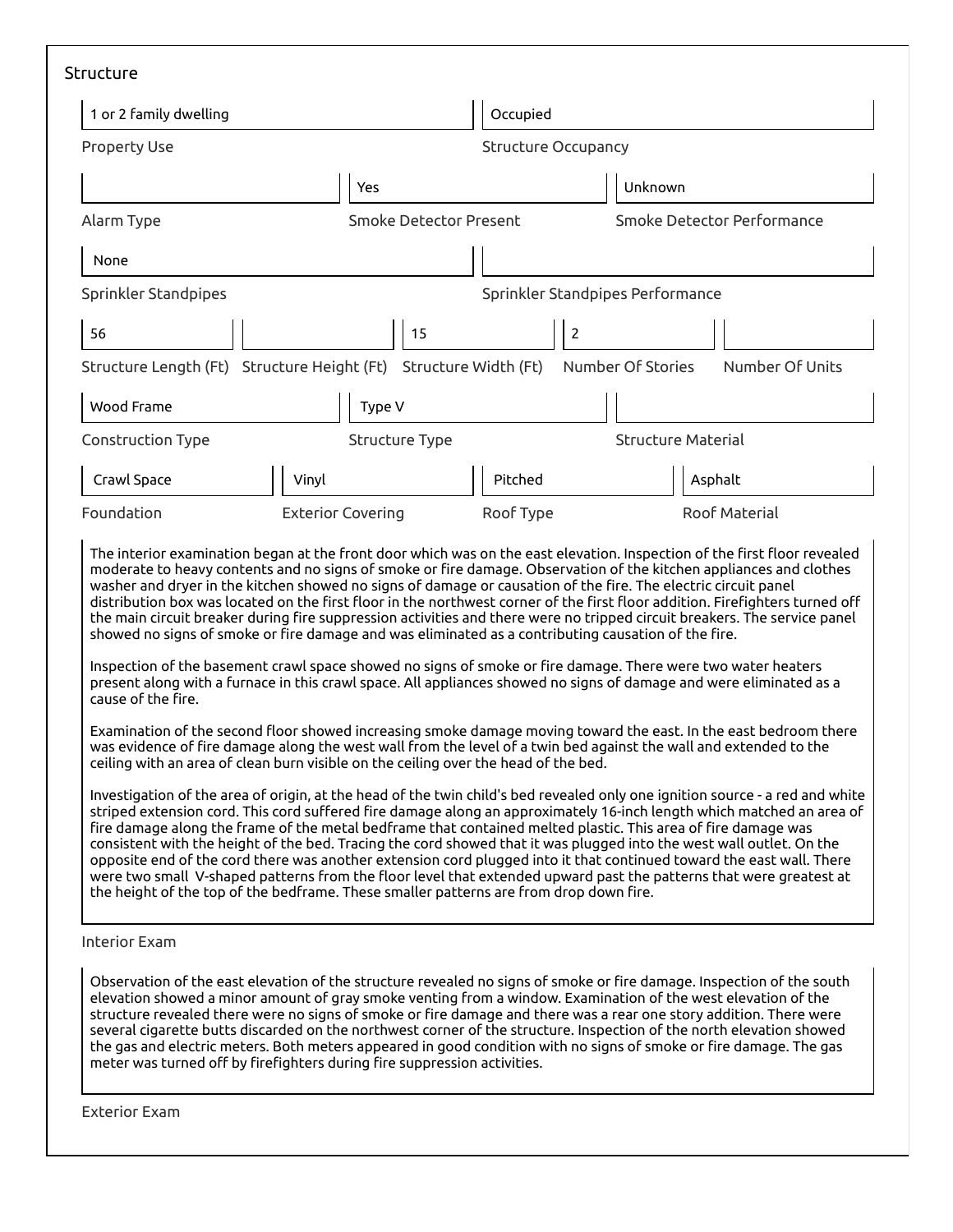| Tareeq                                                                                                                  | Darleen                                                                                                                                                | J                        |
|-------------------------------------------------------------------------------------------------------------------------|--------------------------------------------------------------------------------------------------------------------------------------------------------|--------------------------|
| Last Name                                                                                                               | <b>First Name</b>                                                                                                                                      | Middle Name              |
| Owner/Occupant                                                                                                          |                                                                                                                                                        |                          |
| <b>Type</b>                                                                                                             | Employer                                                                                                                                               |                          |
|                                                                                                                         |                                                                                                                                                        |                          |
| <b>Interviewed Date</b>                                                                                                 | Interviewed By                                                                                                                                         | Interviewed By Other     |
| 657 Canton St                                                                                                           |                                                                                                                                                        |                          |
| Street 1                                                                                                                | Street 2                                                                                                                                               |                          |
| Saint Paul                                                                                                              | Minnesota                                                                                                                                              | 55102                    |
| City                                                                                                                    | State                                                                                                                                                  | PostalCode               |
| White                                                                                                                   | 11/05/1979                                                                                                                                             |                          |
| Race                                                                                                                    | Date of Birth                                                                                                                                          | Driver's Liscense Number |
| Q: Were you upstairs when it happened?<br>A: No I wasn't. I was downstairs.                                             |                                                                                                                                                        |                          |
| Q: Does anyone smoke in the house?<br>Q: Does anyone use recreational drugs inside?<br>A: No.<br>A: No, they shouldn't. | A: My kids' grandpa doesn't smoke in the house but he smokes outside.<br>Q: Do your kids play with lighters or matches or do they have access to them? |                          |
| Q: How old are your kids?<br>А:                                                                                         |                                                                                                                                                        |                          |
| Q: Boys, girls?                                                                                                         |                                                                                                                                                        |                          |
| А:                                                                                                                      |                                                                                                                                                        |                          |
|                                                                                                                         | Q: And where were they during the fire, do you know?                                                                                                   |                          |
| A: They were outside.                                                                                                   |                                                                                                                                                        |                          |
| Q: Who was upstairs?                                                                                                    |                                                                                                                                                        |                          |
| A: My kids' grandpa.                                                                                                    |                                                                                                                                                        |                          |
|                                                                                                                         | Q: Was it in the bedroom that he was in? [referring to the fire]                                                                                       |                          |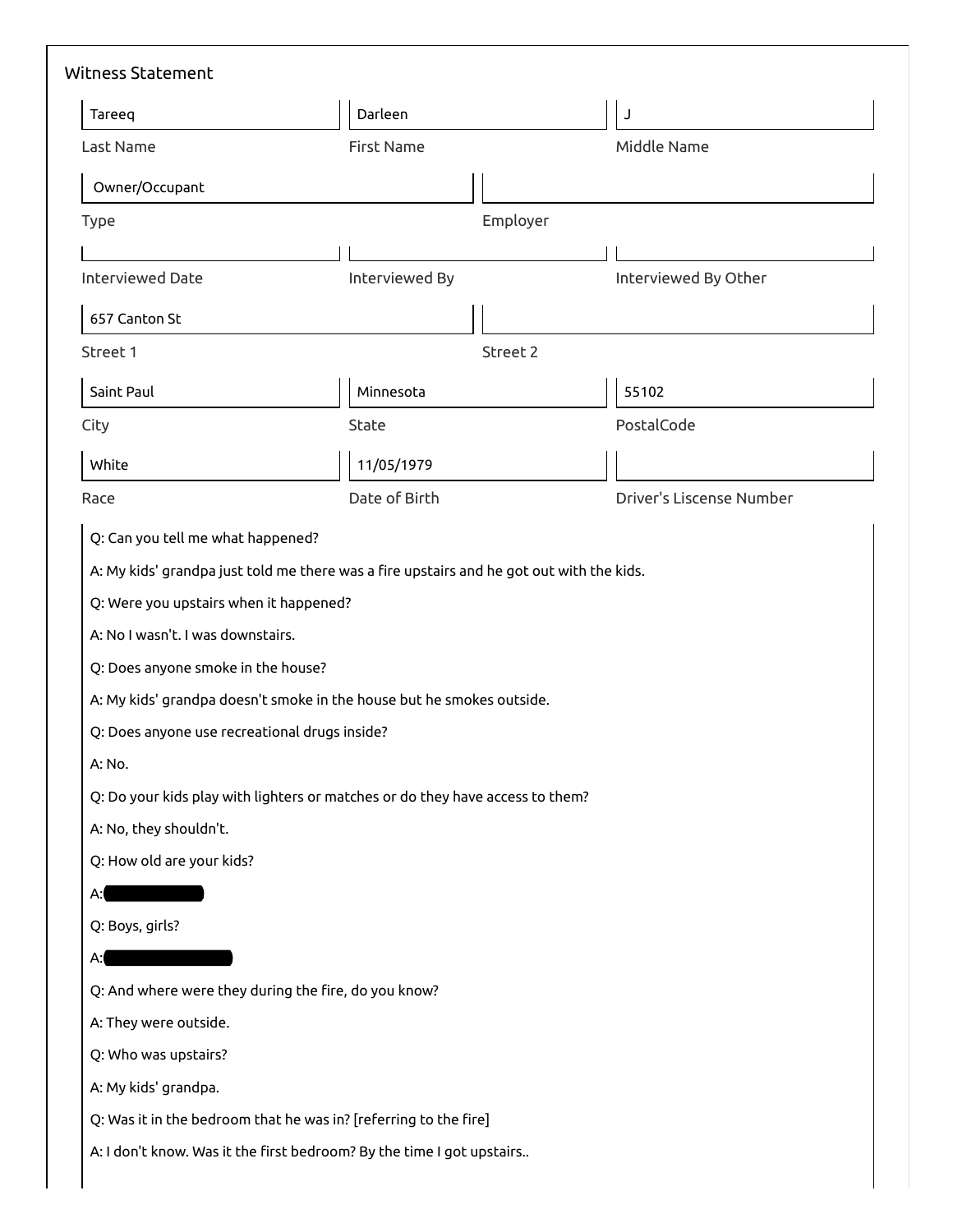Q: It looks like it was on the second floor and you were on the first floor? A: There's two bedrooms upstairs, a little one and a big one. Q: Did any alarms sound? A: No. Q: Do you have working smoke detectors? A: I do have one. I have one hard wired upupstairs. Q: And he woke you up about the fire? [referring to her kid's grandpa] A: He came downstairs about the fire. Q: Is he in the back of the house with the kids? A: He drove around the corner with the kids. Witness Statement Comments